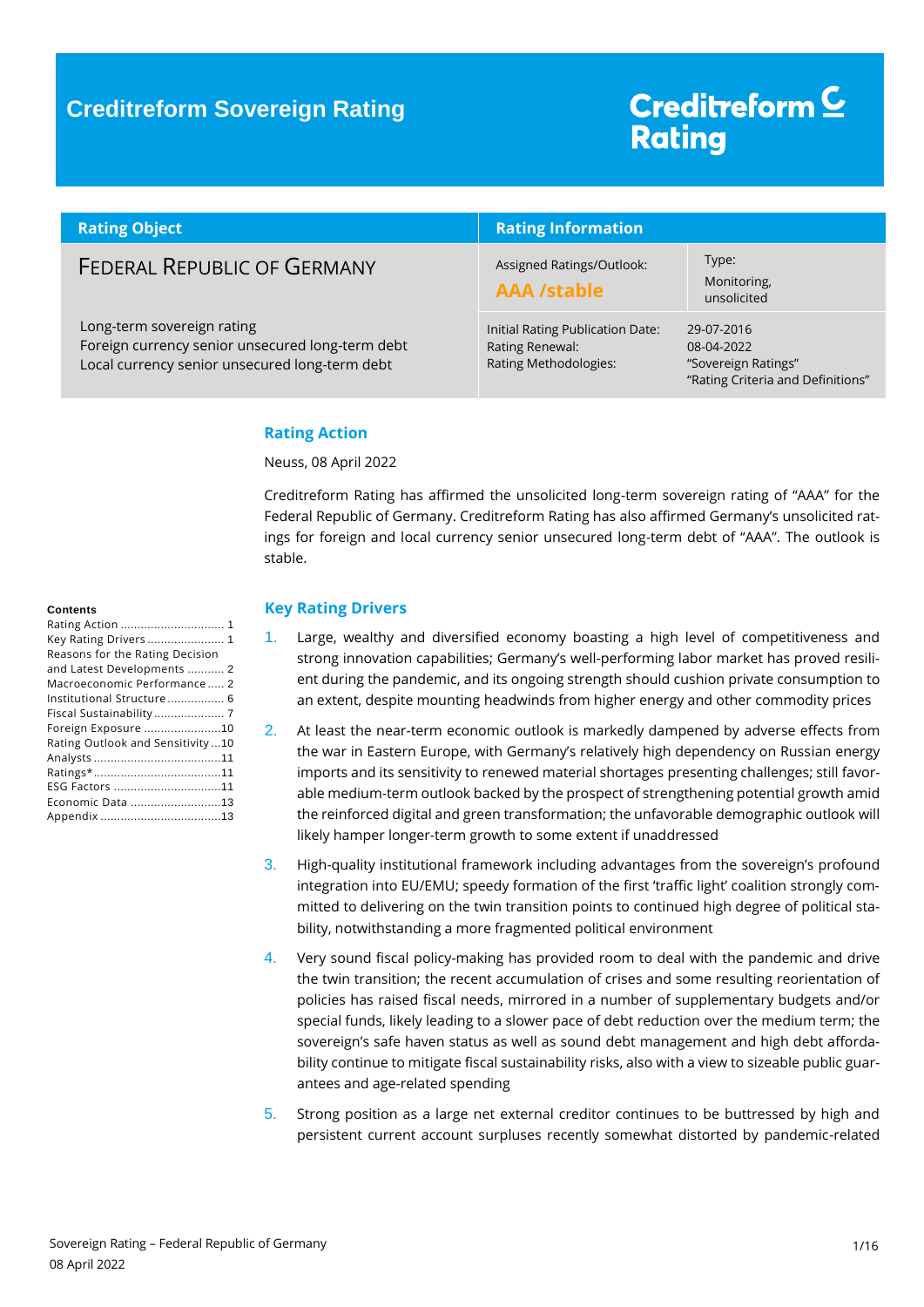developments; current account surplus should prospectively narrow somewhat, but remain comparatively high

### <span id="page-1-0"></span>**Reasons for the Rating Decision and Latest Developments<sup>1</sup>**

#### <span id="page-1-1"></span>Macroeconomic Performance

*The sovereign's credit rating continues to be underpinned by its large, wealthy, competitive and diversified economy, as well as by robust labor market conditions. Having shown resilience throughout the pandemic, also thanks to targeted support, Germany's labor market has continued to perform strongly amid the recent recovery. The short-term growth outlook is becoming increasingly clouded by the Eastern European conflict and related commodity price increases. While the medium-term growth outlook remains favorable in our view, in light of ramped-up investment in greening the economy and driving forward digitalization along with the related skillsets, we think that prospects remain subject to significant uncertainties. These concern in particular the speed of the implementation of announced initiatives, also recalling somewhat mixed results when it comes to delivering on large investment projects involving the public sector over the last decade. Episodes of supply-side bottlenecks related to materials and persisting shortages of skilled labor may cause some distractions on the way to realizing Germany's twin transition and its high-tech strategy, as could the now pressing need to diversify the origins of its energy imports while pursuing a path toward renewables. Unfavorable demographic prospects add to downside risks regarding the longer-term growth outlook.*

Following GDP growth to the tune of 2.9% in 2021 on the heels of a decline by 4.6% in 2020, German economic output remained 1.1% below its pre-pandemic level (Q4-19) in the final quarter of 2021, lagging somewhat behind the euro area (EA) in this respect (Q4-21 vs. Q4-19: 0.0%). In light of this partial recovery, GDP per capita rose by 6.6% to an estimated USD 58,150 (IMF, PPP terms) last year, remaining one of the highest in the EU. GDP growth in 2021 was carried both by domestic demand, primarily by government consumption (+0.7 p.p.) - and by net exports amid rebounds of both exports and imports (+0.8 p.p.). Private consumption added only 0.1 p.p. to the growth performance owing to a weak start into the year on account of restrictions to suppress the spread of the coronavirus and due to the expiry of the temporary VAT rate cut.

Economic activity in Q4-21 fell by a revised 0.3% q-o-q, again weighed down by shrinking private consumption in the face of containment measures to suppress the fourth wave of corona infections. We expect economic output to have been affected by the Omicron wave in the first quarter of 2022 as well, also due to temporary staff shortages linked to infections and precautionary quarantine, adding to cautious behavior by many consumers as far as contact-intensive services are concerned. Negative effects from Russia's assault on Ukraine will mainly be felt from March 2022, with the steep fall in the ifo business climate indicator in March (from 98.5 to 90.8 points) highlighting current downside risks. Bundesbank's weekly activity index (WAI) even implies a GDP growth rate of -1.1% for the thirteen weeks to 27-Mar-22 compared to the preceding thirteen-week period.

We expect the drastic price increases for energy and other commodities to pose a significant drag on the economy, as these will hamper private consumption. In order to ease the burden

 $\overline{a}$ 

<sup>1</sup> This rating update takes into account information available until 01 April 2022.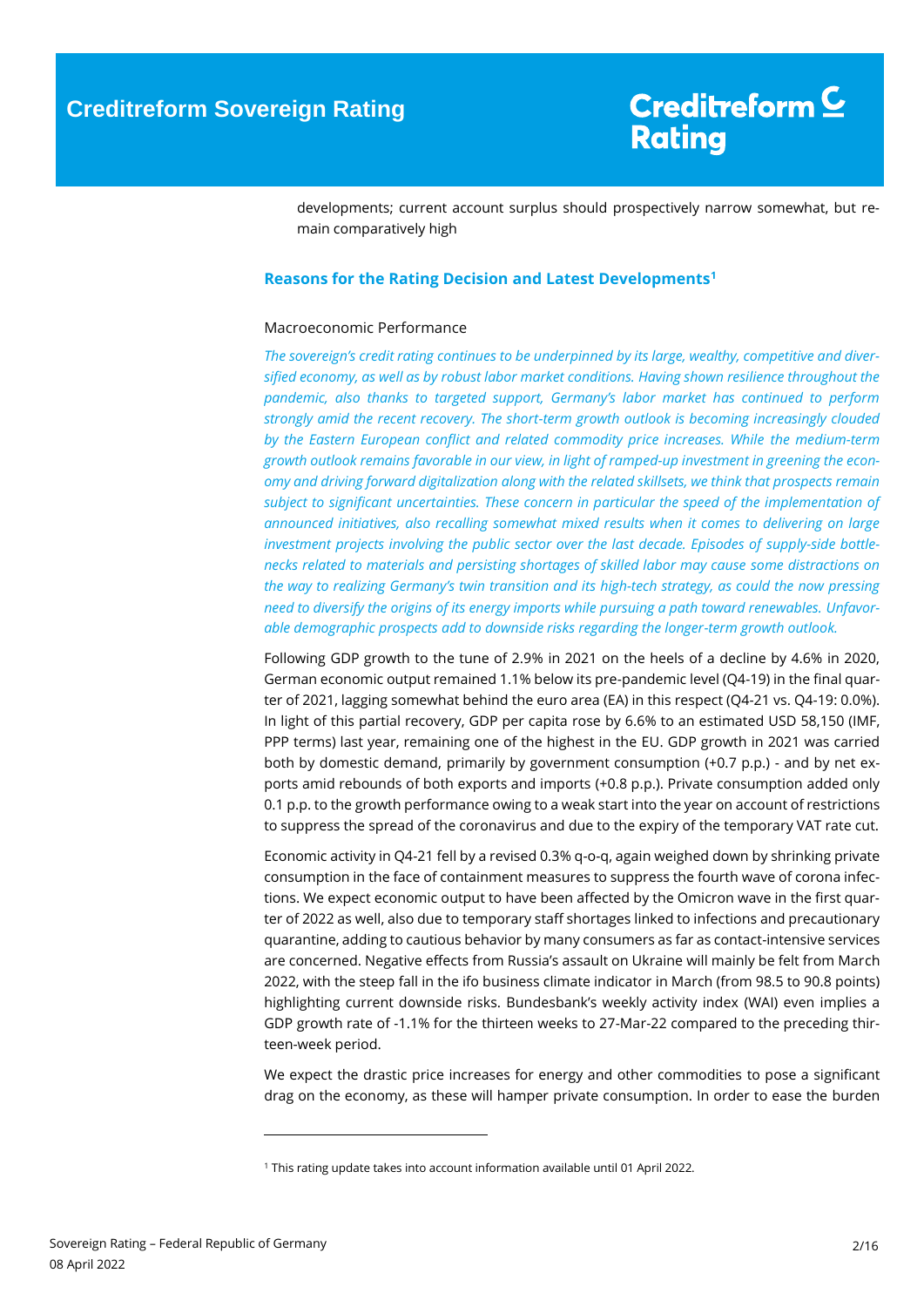on private households, the government announced a second relief package on 23-Mar-22, including a one-off bonus and lower energy tax on fuel for three months. An eventual rise of the minimum wage to EUR 12 per hour from Oct-22, which will come on top of staged increases to EUR 10.45 by Jul-22, should also help to lessen the pain for consumers.

Importantly, the German labor market has continued its strong performance, remaining a key credit support. Germany continues to display one of the lowest unemployment rates in the euro area. The monthly rate (LFS-adj.) has dropped to pre-crisis lows, reaching 3.1% as of Feb-22 (Feb-21: 3.9%, Jan-20: 3.4%, Eurostat), while easier conditions for access to short-time work were extended to the end of Jun-22 and the maximum period of entitlement was increased to 28 months. Notwithstanding upward pressure on wages occurring now on a broader base, the highest inflation rates since the reunification will weigh on households' real disposable income. In March 2022, the HICP inflation rate reached 7.6% (preliminary, Eurostat). Already in 2021, real wages almost stagnated (-0.1%, Destatis), despite relatively strong nominal wage growth (+3.1%) as more employees were able to exit short-term schemes. This said, the saving rate, at 12.5% as of Q4-21 still comparatively high (average 2019: 10.8%), hints at remaining room for pent-up demand to be released. We thus expect overall private consumption to grow markedly stronger than in 2021, when it nearly stagnated, despite the abovementioned price pressures.

Whilst the threat of Covid-19 seems to be abating against the backdrop of vaccination progress and more effective treatment, some risk of economic setback remains given a vaccination rate that is considered insufficiently high and the possibility of emerging virus variants able to evade vaccines. Despite rising infection numbers, hospitalizations have seemed limited recently, leading the government to ease or even drop many restrictions from 20 March 2022. While federal states may impose tighter containment measures if needed, adverse effects should be more limited than in the initial phases of the pandemic.

Prior to the war in Ukraine, business indicators as well as indicators such as manufacturing new orders and industrial production had pointed to a brightening picture amid tentative signs of ebbing supply bottlenecks. The range of the monthly stock of unfilled orders in manufacturing decreased for the first time since May 2020 in January 2022, still covering about 7.8 months (Destatis data) and bolstering a positive outlook for industrial production. Manufacturing orders increased for a third consecutive time in that month, moving 7.4% above their level in Jan-21 and exceeding the Jan-20 level by 8.8%. While industrial production rose for a fourth consecutive month in Jan-22, it remains 2.2% below the level observed in Jan-20.

The planned investments in greening the economy and enhancing the use of digital technologies continue to underpin the positive outlook for gross fixed capital formation, alongside the government's intention to build 400 thousand dwellings per year. Moreover, financing conditions should remain favorable, even though monetary policy looks set to become less accommodative going forward (see below). Government spending should again contribute positively to growth amid efforts to cushion negative spillover effects from the war in Ukraine. Spending linked to accommodating refugees from Ukraine will add to that to some extent.

With domestic demand thus likely to remain relatively strong, we think net exports will exert a negative contribution on GDP growth this year, although exports should see some expansion as well. Demand from important EU trading partners should be supported to some degree by investments boosted by the Recovery and Resilience Plan (RRP), and key non-EU trading partners such as China and the US are likely to see resilient economic growth this year.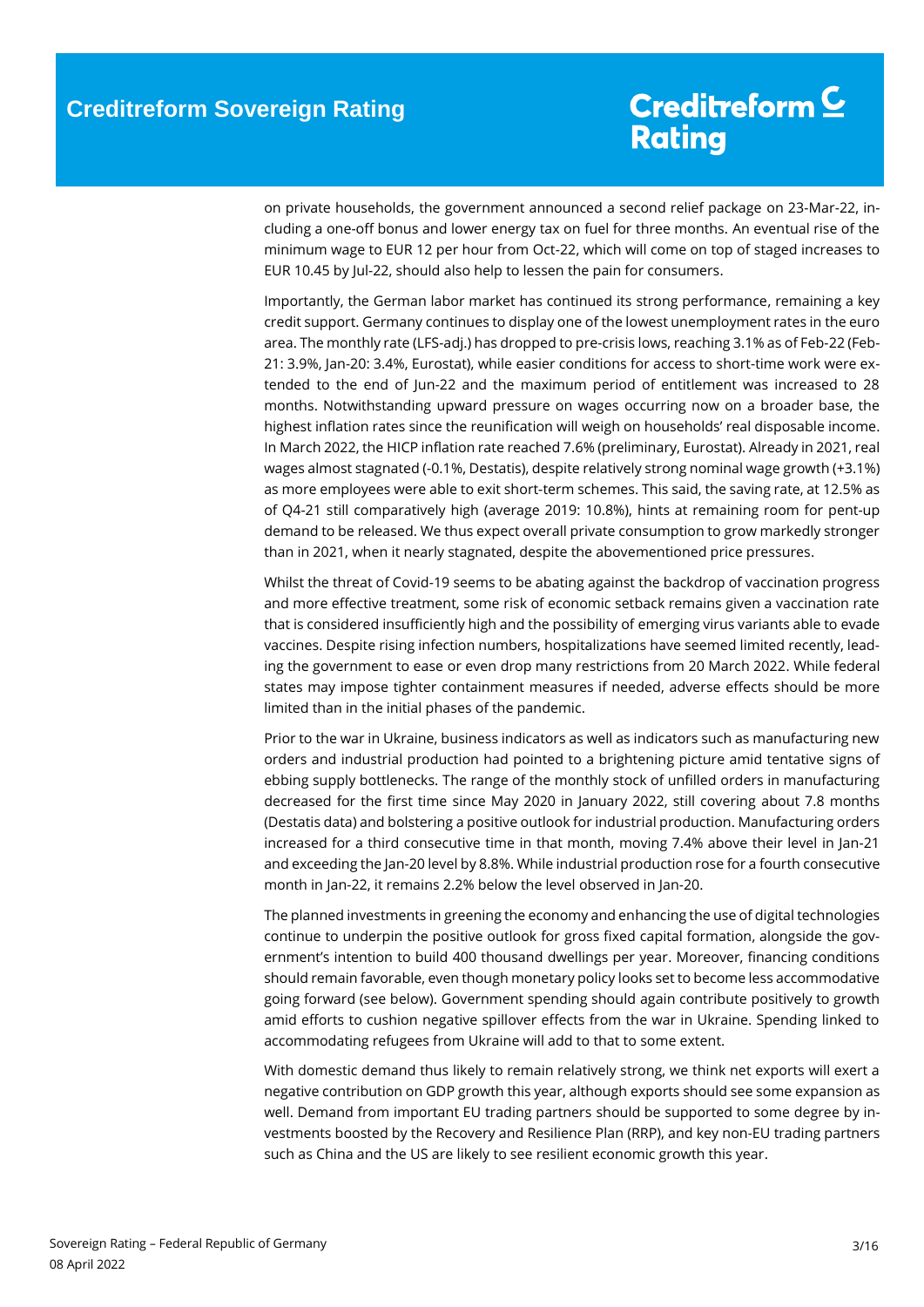Having said this, we expect negative repercussions to external trade from the events in Eastern Europe and the related sanctions, leading us to expect a markedly lower GDP expansion for 2022 than previously, whereas we would still pencil in some acceleration for 2023, notwithstanding heightened uncertainty over potential further escalation of geopolitical tensions. In Germany's crucial automotive industry, where the transformation to electric mobility is in full flow, renewed supply shortages could cause further delays in production. Energy-intensive production could well be impacted more severely as well, despite the government's efforts to soften the blow by diversifying away from Russia in terms of energy commodity imports as fast as possible (see below) and by preparing added financial support to companies. At present, we forecast real GDP to expand by about 2.0% this year, followed by an acceleration to 3.3% in 2023.

A conceivable embargo on Russian energy supplies and/or Russia actively curbing its energy supply to Western countries could hit German households and businesses hard, given that Russia is Germany's biggest energy supplier. In 2020, more than half of Germany's gas imports (65.2%, volume terms), close to half of Germany's coal imports (2020: 45.9%), and almost 30% of oil and petroleum product imports stemmed from Russia, making Germany thus comparatively vulnerable by European comparison. We note that reliably shifting to other sources may take time. While already about to reduce the energy dependency on the Russian Federation, the Ministry for Economics has suggested that it might take until 2024 for Germany to become fully independent of Russian gas imports. An LNG terminal is envisaged to be ready for business only from 2026.

Despite the above uncertainties, we view the medium-term growth outlook as constructive. Germany can expect EUR 25.6bn (about 0.7% of 2021 GDP) in grants via the EU's Recovery and Resilience Facility, comparing as moderate to many other EU countries. Its RRP amounts to EUR 27.9bn and does not include a request for loans. Of these funds, 42% are allocated to reforms and investments around climate objectives and 52% for digital objectives, with the digitalization of public services among the major goals. To this end, a priority in the coalition agreement is to render the administration more agile and digital, speeding up administrative, planning and approval procedures to increase efficiency with regard to private and public investment. While constituting a good basis to start from, Germany's 11th rank among the 27 EU members as far as the Digital Economy and Society Index (DESI, 2021) is concerned points to some catch-up potential vis-a-vis the AAA-peers in our rating universe.

Fostering education and strengthening healthcare are also part of the RRP. What is more, intended close cooperation with France, in particular regarding 'Important projects of Common European Interest (IPCEI)', is to drive hydrogen technologies, microelectronics and cloud computing. With regard to the latter, Germany has lagged behind the EU as a whole, according to recent surveys.

Along with these initiatives, ongoing high R&D spending should be conducive to strengthening potential growth, estimated to be at 1.3% in 2022 and 1.4% in 2023 (AMECO). Already well above the euro area level, averaging 3.1% of GDP over the period 2016-20 (EA: 2.2%, Eurostat), R&D spending has been trending upwards, and as mentioned in the High-Tech Strategy 2025, the government has set a national target of 3.5% of GDP by 2025.

Our credit assessment of the sovereign remains backed by its high level of economic diversification, among others reflected in a relatively balanced ratio of gross value added share of services to industry of 2.4 as of Q4-21 (EA: 2.9), as well as by its very strong competitiveness and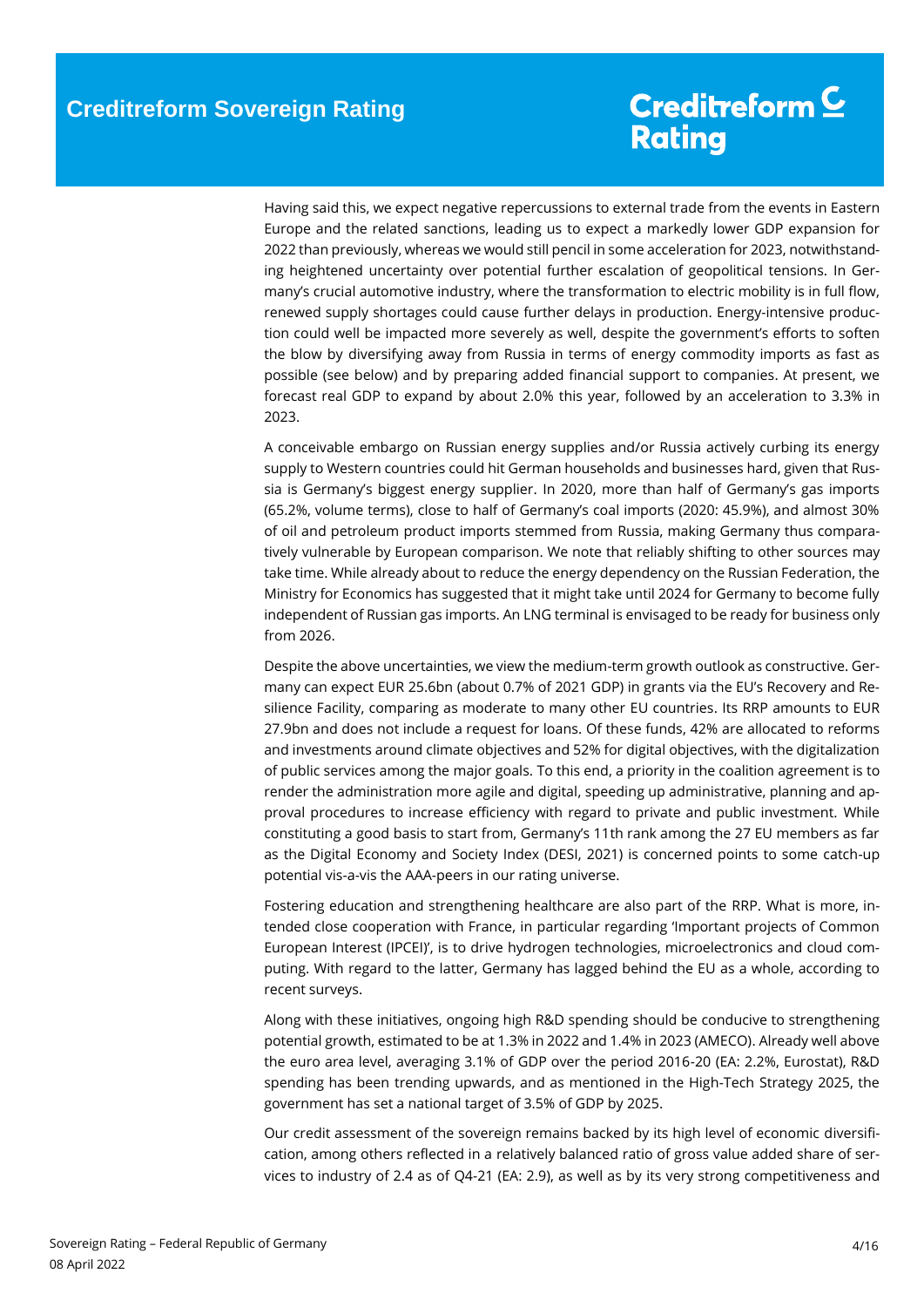innovation potential. Germany's global export market share climbed to 7.6% in 2020 (2019: 7.4%) – by far the highest among the EU countries. Primarily driven by services in light of income from patents for vaccines, underpinning Germany's high export sophistication and competitive edge in this respect, the global market share of services exports thus leaped from 5.8% in 2019 to 6.3% in 2020. Apart from that, the fact that two major US companies (Tesla and Intel) have chosen to establish manufacturing sites in the Eastern part of Germany seems to pay testament to the presence of a well-trained workforce and a favorable business environment. Germany's position as a strong innovator is also underscored by its 6th rank among the EU-27 in the European Commission's (EC) innovation scoreboard (Jun-21).

Looking at indicators linked to cost competitiveness, Germany's real unit labor costs have developed less favorably compared to its major European trading partners and the euro area over a longer-term period (2021 vs. 2012). Given more signs of increased upward pressure on wages lately, we would monitor developments in this respect. For the time being, productivity per employee is recovering following the pandemic-distorted strong decline in 2020. Judging by nominal labor productivity per hour worked, Germany remains one of the most productive economies in the EU, standing 22.6% above the EU level in 2021.

Backed by various support schemes including the so-called 'Überbrückungshilfen', as well as by special regulation with a view to insolvencies between March 2020 and May 2021, the number of business insolvencies has remained relatively low throughout the corona crisis. Following the expiry of most of this special regulation at the end of May 2021, the number of actual business bankruptcies has tended to decline since then. In 2021 as a whole, the number of corporate insolvencies fell to 13,993 (-11.7%), a new low since records started in 1999. Extended support such as 'Überbrückungshilfe IV', for which applications are accepted until end of June 2022, continue to back a benign scenario in terms of business insolvencies.

Meanwhile, non-financial corporate (NFC) debt has been on the rise prior to the outbreak of Covid-19 and has since further increased, reaching its highest level since the reunification at 73.9% of GDP in Q1-21. While suggesting a smaller buffer to absorb economic shocks, at 71.9% of GDP (Q3-21) it moves in the middle-range among the EU countries. Household debt set against disposable income, which increased to 91.6% in Q3-21 (Q3-20: 88.6%), equally does not appear excessive. However, especially against the backdrop of mortgage loan dynamics, we would continue to monitor developments in this respect. The outstanding loan amount to households for house purchases has been climbing for a prolonged period, by now exceeding 7% y-o-y (Jan-22: 7.1%; avg. 2019: 5.2%, avg. 2017: 4.1%).

Risks around the medium-term outlook to our mind concern a timely delivery on the RRP initiatives and investment plans, with potential further escalation or longer duration of the war in Ukraine adding to downside risks. Episodes of shortages regarding various materials and/or equipment and more persistent skills shortages could also prove to be obstacles in the medium term. In this vein, some possible reprioritization of fiscal funds may have to take place in support of sectors experiencing stronger headwinds from the current geopolitical situation. Similarly, the envisaged accelerated phase-out of coal-fired power generation by 2030 and the exit from nuclear power may have to be reassessed, while there are efforts underway to further diversify origins of natural/liquefied gas. We also follow risks linked to adverse demographic developments, as net immigration will likely be insufficient to compensate for negative effects from a declining labor force.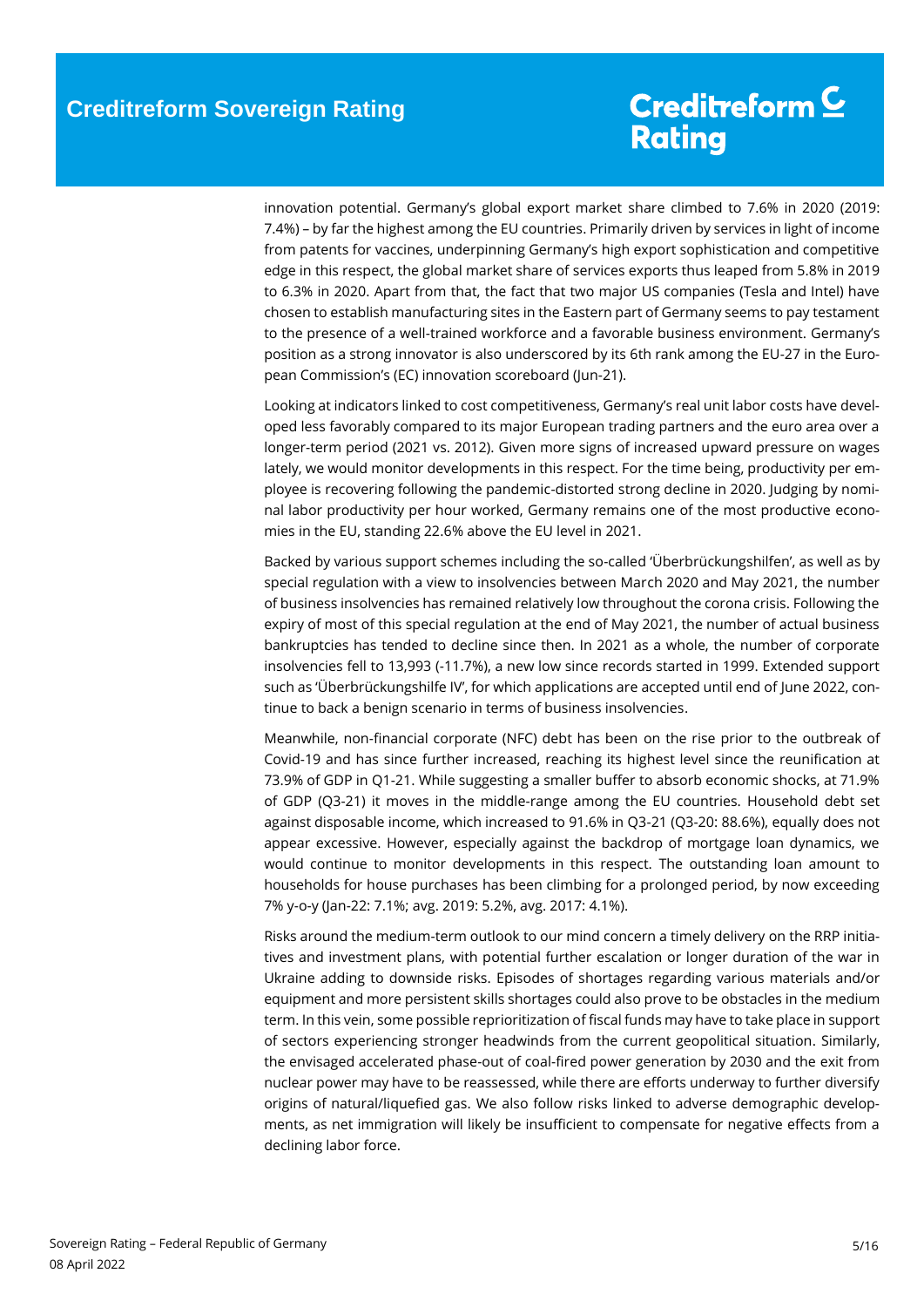### <span id="page-5-0"></span>Institutional Structure

*The sovereign's credit rating remains buttressed by its extraordinarily strong institutional framework, including benefits from its deep integration into the EU/EMU, as well as sound monetary policy governance and financial supervision performed by the ECB and national authorities. Inflation trends in Germany and the euro area are closely aligned, as are, by and large, interest rate movements concerning lending to the private sector, pointing towards an effective monetary policy framework. Despite a more fragmented political landscape, we expect German politics to continue on a consensusseeking path. In terms of its formation, the new three-way German governing coalition of SPD, Green party and FDP was off to a smooth start following the election in September 2021 and remains highly committed to delivering on the structural challenges regarding sustainable growth and digitalization. Swift and decisive action with regard to the war in Eastern Europe points towards a high level of domestic political cohesion at this stage.*

The major shift in Germany's defense policy in reaction to the events in Ukraine, including the Chancellor's announcement to ramp up spending on defense to above 2% of GDP going forward, can be seen as a higher degree of responsiveness to commitments agreed among NATO members. We expect the envisaged EUR 100bn special fund dedicated to strengthen the armed services to draw the necessary two-thirds majority in the Bundestag, as the largest opposition party (Christian Union) has generally signaled support.

Our assessment of Germany's institutional strength is broadly supported by the World Bank's latest set of Worldwide Governance Indicators, despite some deterioration relating to 2020. Judging by its relative ranks concerning the four governance dimensions on which we place the highest emphasis, Germany continues to clearly outperform the euro area median, while there remains some potential to catch up with our other AAA-rated sovereigns.

As far as government effectiveness is concerned, Germany saw a more marked worsening, dropping from relative rank 16 to 24 out of 209 economies (EA median: 24), whereas there were only minor deteriorations regarding its relative ranking in terms of voice and accountability (13 out of 208, EA median: 33) and concerning rule of law (19 out of 209, EA median: 32). When it comes to the extent to which public power is exercised for private gain (control of corruption), Germany maintained its 11th rank out of 209 economies (EA-median: 43).

As highlighted by the GRECO interim compliance report (May-21), some steps remain to be taken with respect to corruption prevention in respect of members of parliament, judges and prosecutors. The report concluded that three of the eight recommendation in the Fourth Evaluation Report (2014) were implemented or dealt with in a satisfactory manner, while implementation of one recommendation remains outstanding. The latter concerns ad hoc disclosure in cases of conflict of private interests of individual MPs in relation to a matter under consideration in parliamentary proceedings.

The most recent EC Rule of law report (Jul-21) attests to Germany's well-functioning justice system while recalling remaining room to improve regarding digitalization and challenges concerning human resources. The report also assesses as positive further progress with regard to corruption prevention and the entering into force of a new lobby register from January 2022. Improvements are also on the way when it comes to regulating secondary activities and asset disclosures of MPs.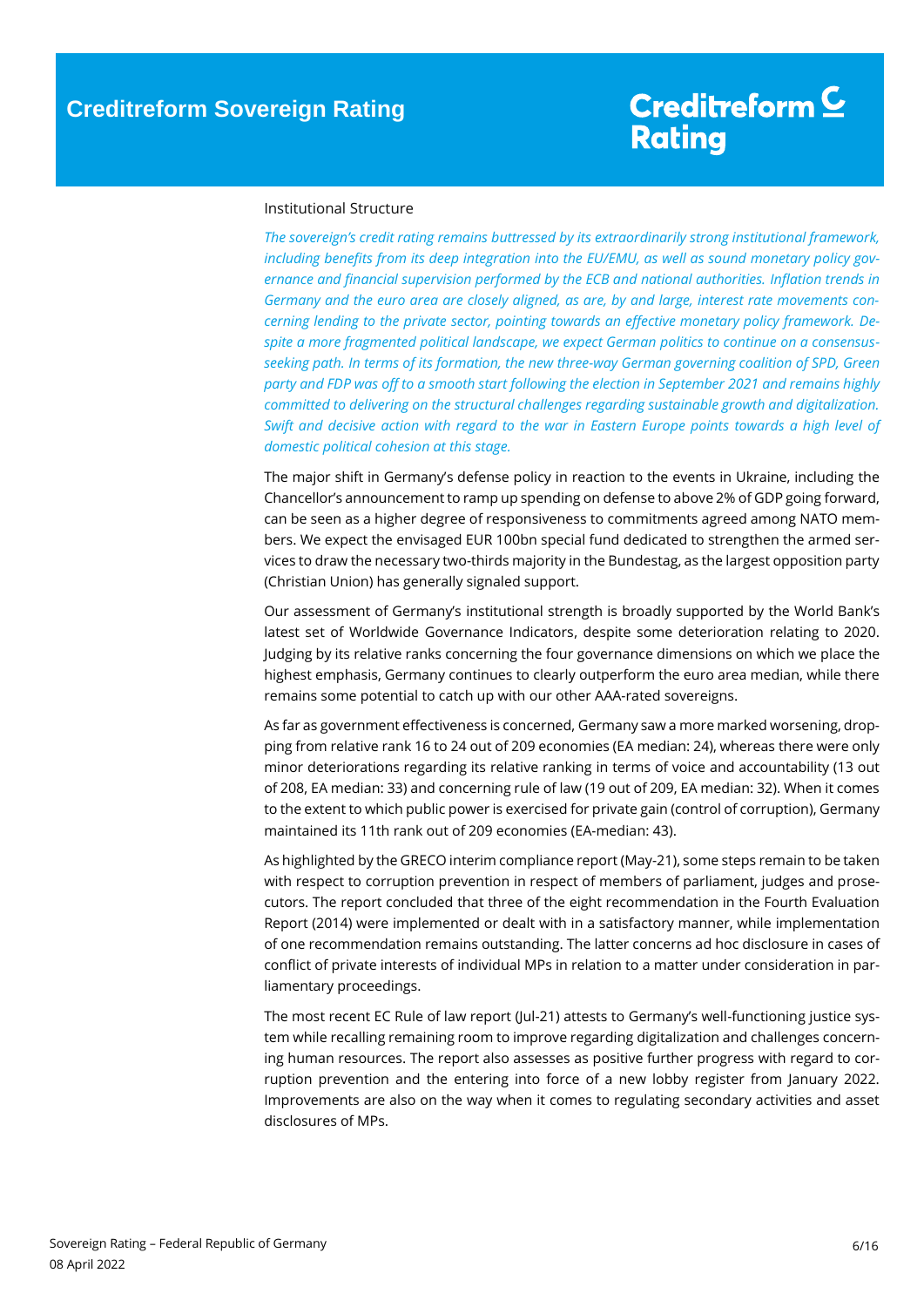As far as further strengthening the framework for investigating and prosecuting money laundering cases, both domestically and internationally, and its effective implementation is concerned, we note that due to the corona crisis the schedule for the Financial Action Task Force's (FATF) final mutual evaluation report was postponed to mid-2022.

In terms of greening the economy, the government remains highly committed to pursuing climate protection objectives. Looking at the EC's ECO innovation index, Germany maintained its ranking of 6th among the EU-27, underscoring its status as one of the most advanced EU countries in this regard. Its overall share of energy from renewable sources has increased further to 19.3% in 2020, roughly in line with France and Italy, and below the EU average (2020: 22.1%, Eurostat). While well ahead of the EU overall in terms of its renewable energy share in gross electricity consumption (2020: 44.7% vs. EU-27 37.5%), it lags behind when it comes to the use of renewables in heating/cooling (14.8% vs. EU-27 23.1%). The level of Germany's greenhouse gas emissions per capita compares unfavorably against e.g. France and Italy, but continues to decline, standing at 10.1 tons of CO2 equivalent in 2019 (EU-27: 8.4 tons, Eurostat).

### <span id="page-6-0"></span>Fiscal Sustainability

*Notwithstanding the pandemic-induced setback, we continue to view Germany's public finances and its favorable fiscal track record as credit positive, offering space to further manage the coronavirus, the fallout from the current geopolitical tensions, and to drive the twin transition. In light of higher fiscal needs due to these developments, including higher intended priority on defense spending, we expect a reduction of the public debt ratio to be only gradual over the medium term, remaining subject to high uncertainty for the time being. Ongoing sound debt management and a high degree of debt affordability continue to mitigate fiscal risks linked to sizeable public guarantees and prospectively higher age-related spending.*

Following six consecutive years of general government surpluses averaging 1.3% of GDP (2019: 1.5% of GDP, EA: -0.6%), the pandemic turned Germany's headline balance into a deficit of 4.3% of GDP in 2020, comparing as moderate against the euro area deficit of 7.2% of GDP in the same year. Still heavily affected by the global health crisis, last year saw the negative balance shrink to 3.7% of GDP (Destatis, preliminary data), amid the economic recovery and scaling back of fiscal support measures.

Total government revenue increased by 8.9% last year (2020: -2.9%) on the back of strongly recovering tax revenue (+12.9%, 2020: -6.5%) and rising social security contributions (+4.2%). At the same time, total government expenditure saw another pronounced increase by 7.4% (2020: 9.6%), in particular driven by strong increases in subsidies (+130.2%) and social benefits (+8.9%).

Looking ahead, the recent events in Ukraine and the related international reaction to Russia's aggression have considerably added to uncertainty over fiscal developments still related to Covid-19, at least in the short term. Not only has the government committed to increase defense spending to above 2% of GDP, but announced a second relief package for households in light of soaring energy prices, expected to cost about EUR 17bn this year. This comes on top of tax relief measures for households and businesses announced in February 2022, estimated to amount to roughly EUR 11bn, among other things by bringing forward the abolition of the Renewable Energy Act levy to July 2022.

Prior to the shift in spending priorities, defense spending as a share of total government expenditure has nearly halved, from 3.9% in 1991 to 2.1% in 2021, showing the second-weakest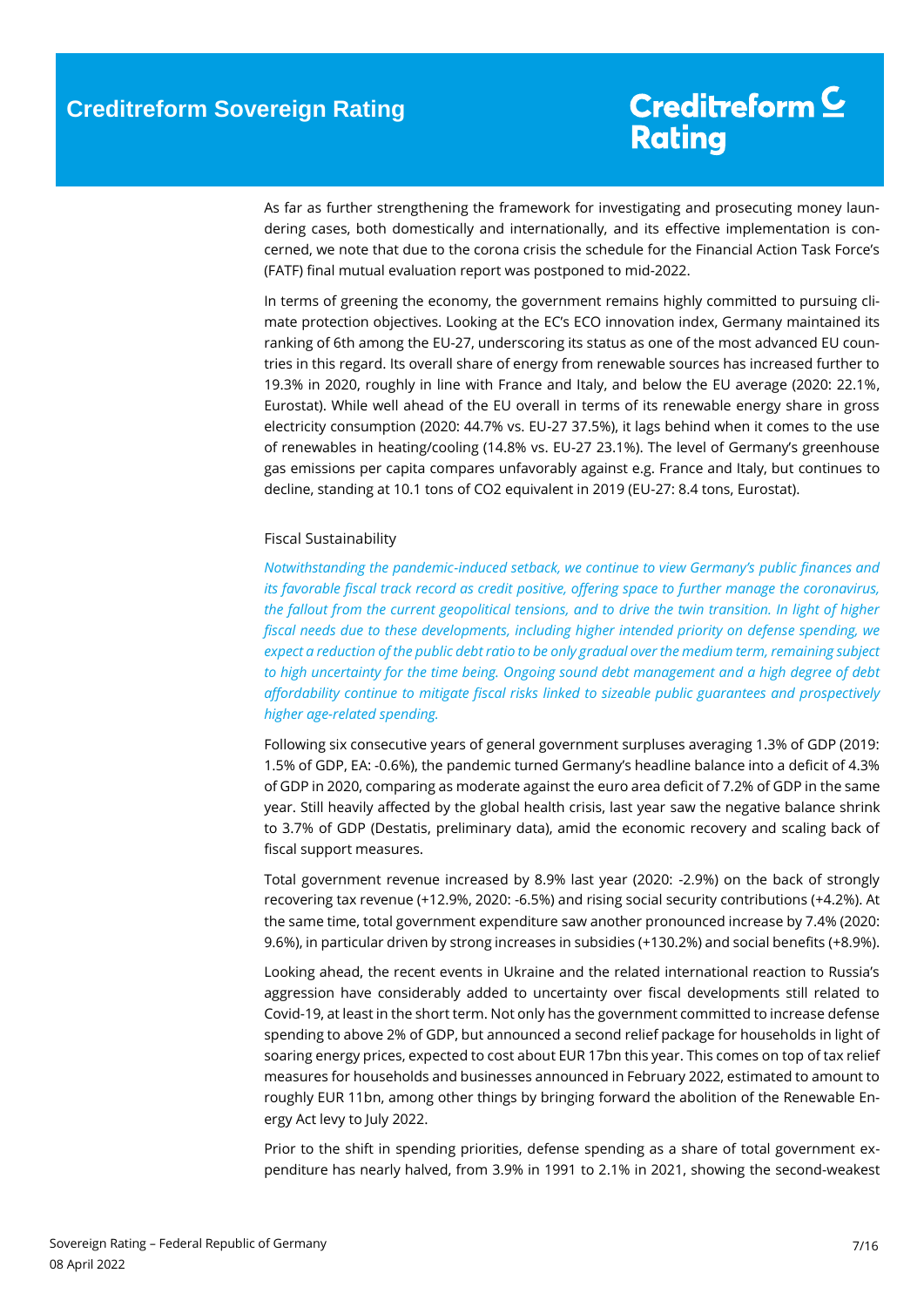increase of all government functions over this period, with a nominal (not price-adjusted) increase of 35.8% (Destatis). As part of the now-stronger emphasis on defense spending, the Chancellor also announced special funding for the military in the amount of EUR 100bn. Apart from defense, the current budget draft entails increased funding to the areas of climate protection and health.

The Government expects net borrowing in the amount of EUR 99.7bn for 2022, down from an approved EUR 215.4bn in 2021, with the latter including the EUR 60bn conversion of funds originally earmarked to combat the pandemic into a fund dedicated to climate objectives (EKF), introduced by a second supplementary budget adopted by the Bundestag in Feb-22. Approved net borrowing in 2021 was thus at a new record high, with parliament giving its consent to once again overrule the debt brake enshrined in the German Basic Law. The government envisages to comply with these rules from 2023.

However, we see challenges to align this with the abovementioned dedicated funding for Germany's armed services, although this spending is likely to be spread over several years. Further detail is pending, and a two-thirds majority in the Bundestag is required, as mentioned above. We also recall that the abovementioned net borrowing target does not yet include the second relief package – the latter is to be presented in the form of another supplementary budget.

With uncertainty around public finances thus considerable, we currently expect a deficit of about 2.7% of GDP this year and of 1.4% of GDP next year. Net borrowing is envisaged to drop substantially compared to 2022, averaging about EUR 10.9bn over the years 2023 to 2026. We note that this also represents some shift away from the previously preferred 'black zero' policy. Nevertheless, authorities remain firmly committed to sound public finances, as also stated in the coalition agreement. As a side note, the introduction of the global effective minimum corporate tax rate of 15% agreed on the international level in 2021 could have a positive effect on Germany's annual tax revenue. The German ifo institute reckons that additional revenues could add up to approx. EUR 6.2bn per year.

Germany's debt-to-GDP ratio, which in 2019 for the first time since 2002 fell below the 60% Maastricht threshold (58.9%), leapt to 68.7% in light of the pandemic, still well below the level reached in the aftermath of the global financial crisis (2010: 82.0%). In the face of economic recovery, the higher price level and scaling back on government support, the public debt ratio edged up to 69.3% of GDP in 2021 (Bundesbank data), remaining significantly below the euro area level (Q3-21: 97.7% of GDP, Eurostat), and corroborating Germany's relative strength in terms of fiscal sustainability. At this stage, we expect the debt level to decline to about 68.8% of GDP this year and to 65.9% in 2023.

Germany's track record of prudent debt management, high debt affordability and the strong emphasis on fiscal sustainability in policymaking continue to constitute key mitigating factors regarding fiscal risks. Interest rate payments fell by another 2.8% in 2021, having plummeted by 22.7% in 2020 and continuing to benefit from the ECB's asset purchase program. Set against total revenue, interest payments accounted for a mere 0.4% last year.

Cumulative net asset purchases amounted to about EUR 640.6bn (17.9% of 2021 GDP) as of Feb-22 under the ECB's PSPP and to EUR 392.6bn under the PEPP as of Jan-22. While the ECB will likely pursue a less accommodative monetary policy path going forward, we expect refinancing conditions to remain relatively benign for the sovereign by historical standards, also due to the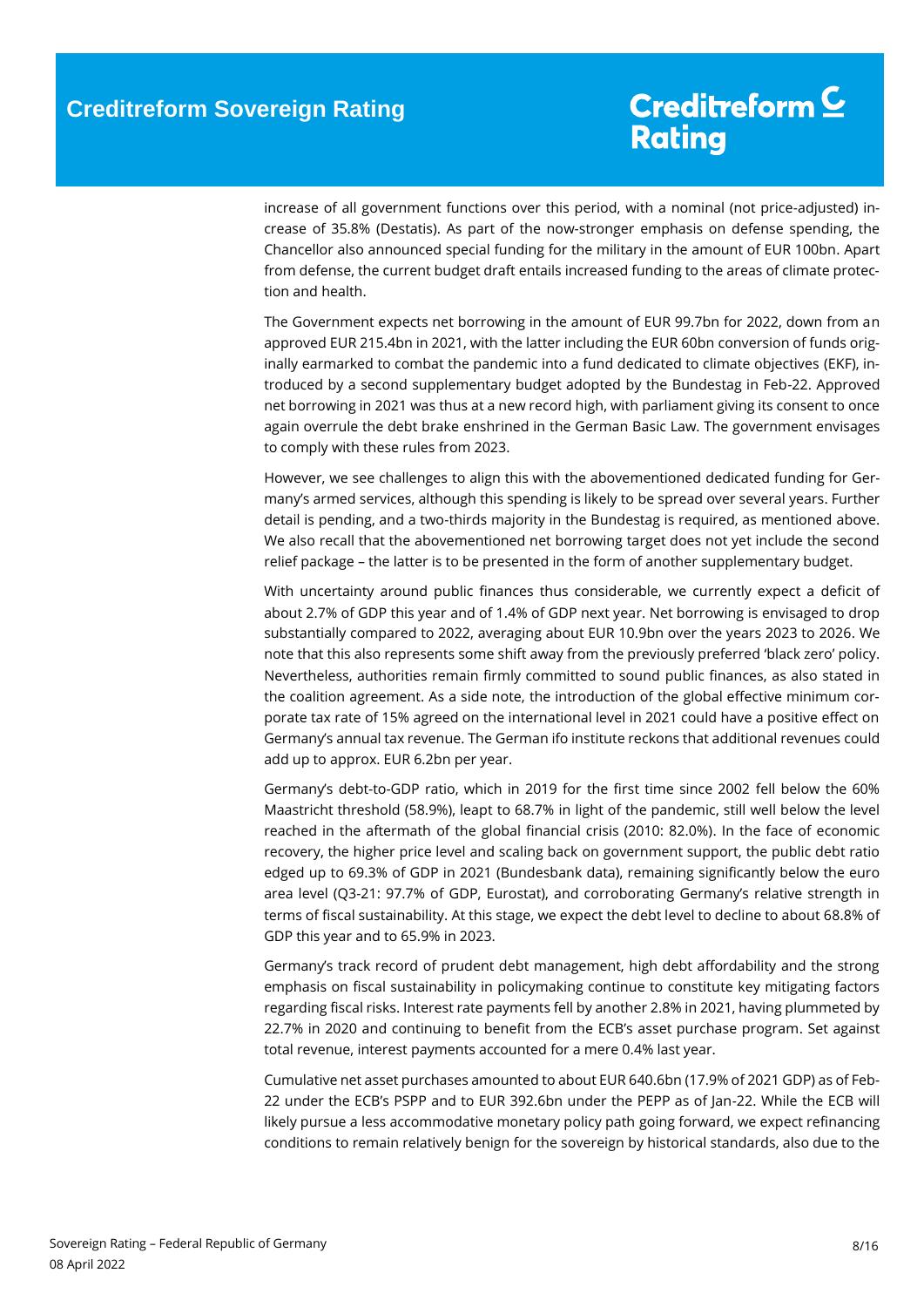Bunds' continued status as a safe haven. Nevertheless, the yield on 10-year Bunds has left negative territory, climbing to 0.57% as of 25 Mar-22 (weekly data), marking the highest level since May 2018.

In light of the significantly heightened uncertainty, the ECB may only gradually start to tighten monetary policy, maintaining a high degree of flexibility at this stage. As announced, the PEPP was terminated at the end of Mar-22. While the tapering of the monthly net asset purchases (APP) is envisaged to occur faster than anticipated by us in Feb-22 and might be concluded as soon as Q3-22, the Governing Council also signaled readiness to delay such a decision if deemed necessary. We consider a first rate hike towards the end of the current year the most likely outcome, but acknowledge that the probability of this happening is heavily dependent on the events around the war Ukraine.

We continue to consider fiscal risks associated with the banking sector as limited, judging by financial stability metrics pertaining to capitalization and asset quality, and considering macroprudential measures addressing potential risks to the wider financial system. Capital buffers (CET1 ratio) have gone up somewhat in the course of the pandemic, standing at 15.2% as of Q4- 21, marginally below the EU level (EBA data). The NPL ratio remains well below the EU average (Q4-21: 1.1%, EU: 2.0%, EBA). At the same time, the share of loans and advances with non-expired moratoria deemed to be subject to increased credit risk (i.e. stage 2 loans), dropped significantly to 12.7% as of Q4-21, as compared to 30.3% in the EU (Q4-20: 36.7% vs. EU: 57.9%).

Risks for the sector itself mainly relate to the ongoing low interest rate environment, but also to increasing signs of overvaluation concerning the residential real estate market in combination with dynamically rising mortgage lending. As the commercial real estate market has been on a similar trajectory over recent years, the Federal Financial Supervisory Authority (BaFin) lifted the countercyclical capital buffer from 0.0 to 0.75% of risk-weighted assets on domestic risk exposures as of Feb-22. Moreover, it has introduced a sectoral systemic risk buffer of 2.0% of riskweighted assets on residential real estate loans. Vulnerabilities from direct financial interlinkages with Russia, drawing e.g. on BIS data on claims by international banks on residents of Russia, appear limited at this stage.

We see some risks to fiscal sustainability arising from a relatively high level of contingent liabilities in the form of government guarantees, which in 2020 increased to 17.5% of GDP (2019: 13.1%, Eurostat), one of the highest levels in the EU. Drawing on data available until Jul-21, the maximum amount of Covid-19-related contingent liabilities was at 23.8% of GDP, against a rather low take-up of 0.2% of GDP (EC).

Over the medium-to-longer term, costs related to demographic changes are set to increasingly exert pressure on public finances, which we will continue to monitor. While age-related costs as a percentage of GDP were even slightly below the EU level as of 2019, coming to 23.3% (EU: 24.0%), the projected increase by 2030 compares unfavorably against the EU, becoming even less favorable when taking the period until 2040 into account. At 34.2 in 2021, Germany's oldage dependency ratio is already in the higher range in the EU (2021: 32.5) and is projected to rise markedly stronger than that of the EU by 2030. What is more, the forthcoming rise in pensions from July 2022 (+5.35% in the Western part of Germany, +6.12% in the Eastern part, Ministry of Labor and Social Affairs) will likely add to pressure. An envisaged capital-based pension pillar in addition to the current pay-as-you-go system could bring relief, but details will have to be fleshed out.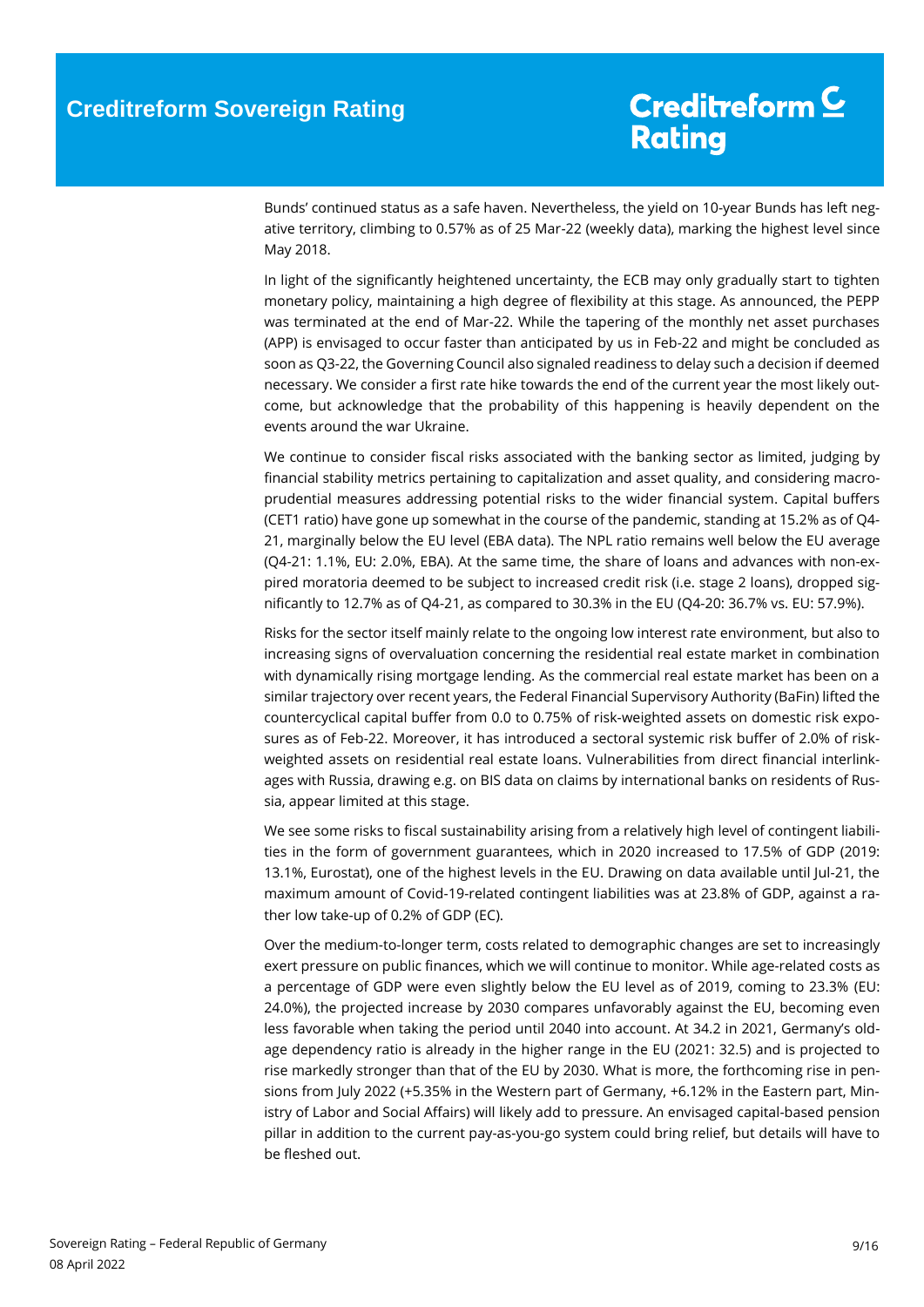### <span id="page-9-0"></span>Foreign Exposure

*Germany's favorable external position as a large net creditor featuring persistent current account surpluses thanks to its competitive export industry continue to underpin our positive credit assessment, although its sensitivity to global growth and trade dynamics including its dependency on international value chains constitute vulnerabilities. We expect the most recent exceptional developments with regard to the services balance to be a temporary phenomenon.* 

The German current account surplus increased by 0.3 p.p. to 7.4% of GDP in 2021 (Bundesbank data), more or less returning to the level seen before the pandemic and following a decline in 2020 on the back of collapsing exports and imports.

While the respective balances of trade in goods, services and regarding the secondary income were only little changed compared to 2020, the primary income surplus saw a more marked increase (+0.6 p.p. to 3.5% of GDP), partly as a reversal of developments in 2020. Higher income from German direct investment abroad due to the economic upswing in most of the host countries thus proved to be a main driver for the increasing current account balance.

By contrast, while German exporters benefited from higher foreign demand, increases in import prices in connection with pandemic-related supply bottlenecks ultimately reduced the surplus in goods trade over the course of last year (-0.3 p.p. to 5.4% of GDP). In addition, despite some steps towards normalization, a still low level of German travel expenditure combined with unusually high income from patents for vaccines resulted once more in a mildly positive balance in services trade, which otherwise typically exhibits a deficit.

Looking ahead, we expect the current account balance to narrow this year on the back of weaker export growth than previously assumed due to negative spillover effects from the war in Ukraine and sanctions against Russia, whereas domestic demand, stabilized by government consumption, should support import growth.

The persistent current account surpluses continue to bolster the very large and positive NIIP, which counts among the highest in the EU. The NIIP rose from 61.7% of GDP in 2020 to 65.5% of GDP as of Q3-21 (Bundesbank), also bearing in mind a methodological change increasing the net international investment position by around EUR 120bn.

### <span id="page-9-1"></span>**Rating Outlook and Sensitivity**

Our rating outlook for Germany's long-term credit ratings is stable. We consider downside risks related to the macroeconomic and fiscal performance, currently added to by the geopolitical tensions and pandemic-related uncertainty, to be broadly balanced by its economic diversification, favorable prospects regarding medium-term growth, a convincing fiscal track record and remaining fiscal leeway as well as its high-quality institutional set-up. We emphasize that the assessment and interpretation of economic developments remains subject to considerable uncertainty in light of the recent accumulation of crises.

<span id="page-9-2"></span>A negative rating action could be prompted by a considerable deterioration of medium-term growth prospects, possibly on the back of a further escalating geopolitical situation, and/or a material and more protracted deterioration of fiscal metrics, the latter possibly exacerbated by realization of contingent liabilities.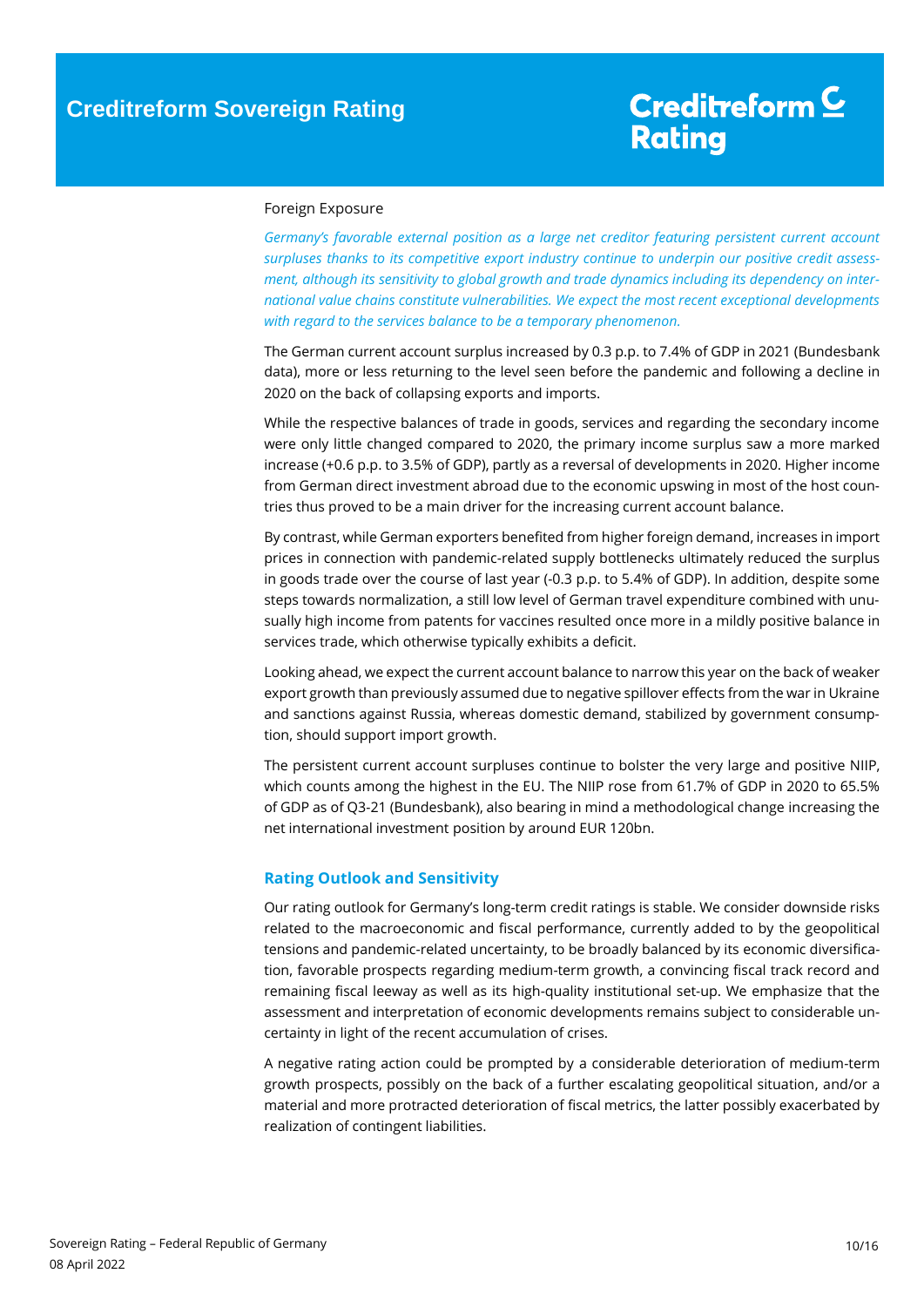# Creditreform<sup>C</sup> **Rating**

### **Analysts**

Primary Analyst Fabienne Riefer Sovereign Credit Analyst f.riefer@creditreform-rating.de +49 2131 109 1462

Chairperson Dr Benjamin Mohr Head of Sovereign Ratings b.mohr@creditreform-rating.de +49 2131 109 5172

### <span id="page-10-0"></span>**Ratings\***

| Long-term sovereign rating                       | AAA /stable |
|--------------------------------------------------|-------------|
| Foreign currency senior unsecured long-term debt | AAA /stable |
| Local currency senior unsecured long-term debt   | AAA /stable |
| *) Unsolicited                                   |             |

### <span id="page-10-1"></span>**ESG Factors**

#### **ESG Factor Box**

| Environ-<br>mental<br>Quality                            | Ecological<br><b>Risks</b>                                         | Ressource<br>Management                                        | Health<br>Education          |                           |                                                       | Demo-<br>graphics            |
|----------------------------------------------------------|--------------------------------------------------------------------|----------------------------------------------------------------|------------------------------|---------------------------|-------------------------------------------------------|------------------------------|
| Labor                                                    | Technology &<br>Saftey &<br>Equality<br>Infrastructure<br>Security |                                                                |                              | <b>Judicial</b><br>system | <b>Quality of</b><br><b>Public</b><br><b>Services</b> |                              |
| <b>Integrity of</b><br><b>Public</b><br><b>Officials</b> | Quality and<br>Efficacy of<br>Regulations                          | <b>Civil Liber-</b><br>ties/ Political<br><b>Participation</b> | Market<br>Access             |                           | <b>Business</b><br><b>Environ-</b><br>ment            | Data<br>Transparency         |
| <b>Environment</b>                                       | Social                                                             | Governance                                                     | <b>Highly</b><br>significant | <b>Significant</b>        | <b>Less</b><br>significant                            | <b>Hardly</b><br>significant |

Creditreform Rating has signed the ESG in credit risk and ratings statement formulated within the framework of the UN Principles for Responsible Investment (UN PRI). The rating agency is thus committed to taking environmental and social factors as well as aspects of corporate governance into account in a targeted manner when assessing creditworthiness.

While there is no universal and commonly agreed typology or definition of environment, social, and governance (ESG) criteria, Creditreform Rating views ESG factors as an essential yardstick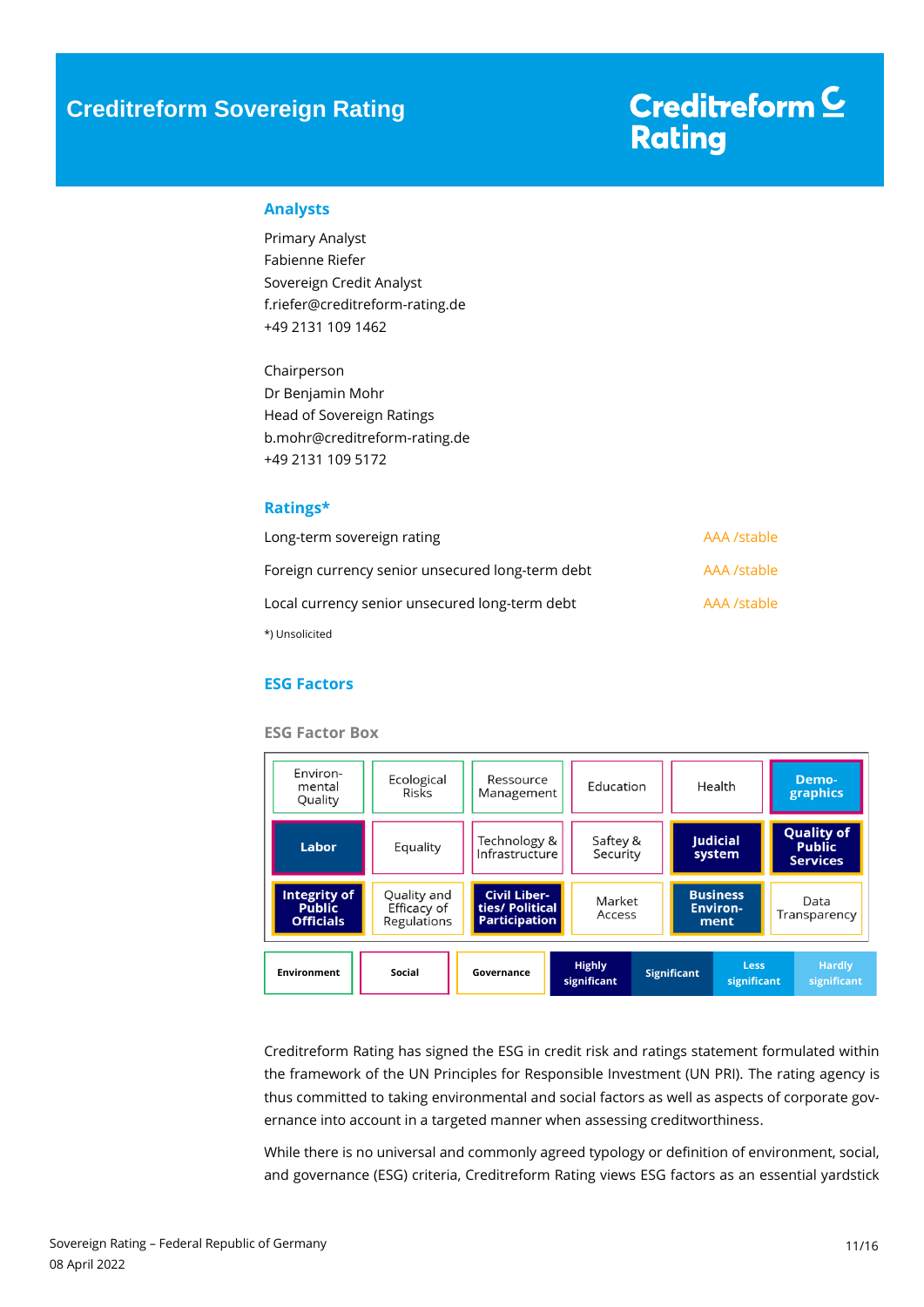for assessing the sustainability of a state. Creditreform Rating thus takes account of ESG factors in its decision-making process before arriving at a sovereign credit rating. In what follows, we explain how and to which degree any of the key drivers behind the credit rating or the related outlook is associated with what we understand to be an ESG factor and outline why these ESG factors were material to the credit rating or rating outlook.

For further information on the conceptual approach pertaining to ESG factors in public finance and the relevance of ESG factors to sovereign credit ratings and Creditreform Rating credit ratings more generally, we refer to the basic documentation, which lays down key principles of the [impact of ESG factors on credit ratings.](https://www.creditreform-rating.de/en/about-us/regulatory-requirements.html?file=files/content/downloads/Externes%20Rating/Regulatorische%20Anforderungen/EN/Ratingmethodiken%20EN/The%20Impact%20of%20ESG%20Factors%20on%20Credit%20Ratings.pdf)

The governance dimension plays a pivotal role in forming our opinion on the creditworthiness of the sovereign. As the World Bank's Worldwide Governance Indicators Rule of Law, Government Effectiveness, Voice and Accountability, and Control of corruption have a material impact on Creditreform Rating's assessment of the sovereign's institutional set-up, which we regard as a key rating driver, we consider the ESG factors 'Judicial System and Property Rights', 'Quality of Public Services and Policies', 'Civil Liberties and Political Participation', and 'Integrity of Public Officials' as highly significant to the credit rating.

Since indicators relating to the competitive stance of the sovereign such as the World Bank's Ease of Doing Business index and the World Economic Forum's Global Competitiveness Indicator add further input to our rating or adjustments thereof, we judge the ESG factor 'Business Environment' as significant.

The social dimension plays an important role in forming our opinion on the creditworthiness of the sovereign. Labor market metrics constitute crucial goalposts in Creditreform Rating's considerations on macroeconomic performance of the sovereign, and we regard the ESG factor 'Labor' as significant to the credit rating or adjustments thereof. Indicators or projections providing insight into likely demographic developments and related cost represent a social component affecting our rating or adjustments thereof. We regard the ESG factor 'Demographics' as less significant.

While Covid-19 may have significant adverse effects on several components in our ESG factor framework in the medium to long term, it has not been visible in the relevant metrics we consider in the context of ESG factors – though it has a significant bearing concerning economic prospects and public finances. To be sure, we will follow ESG dynamics closely in this regard.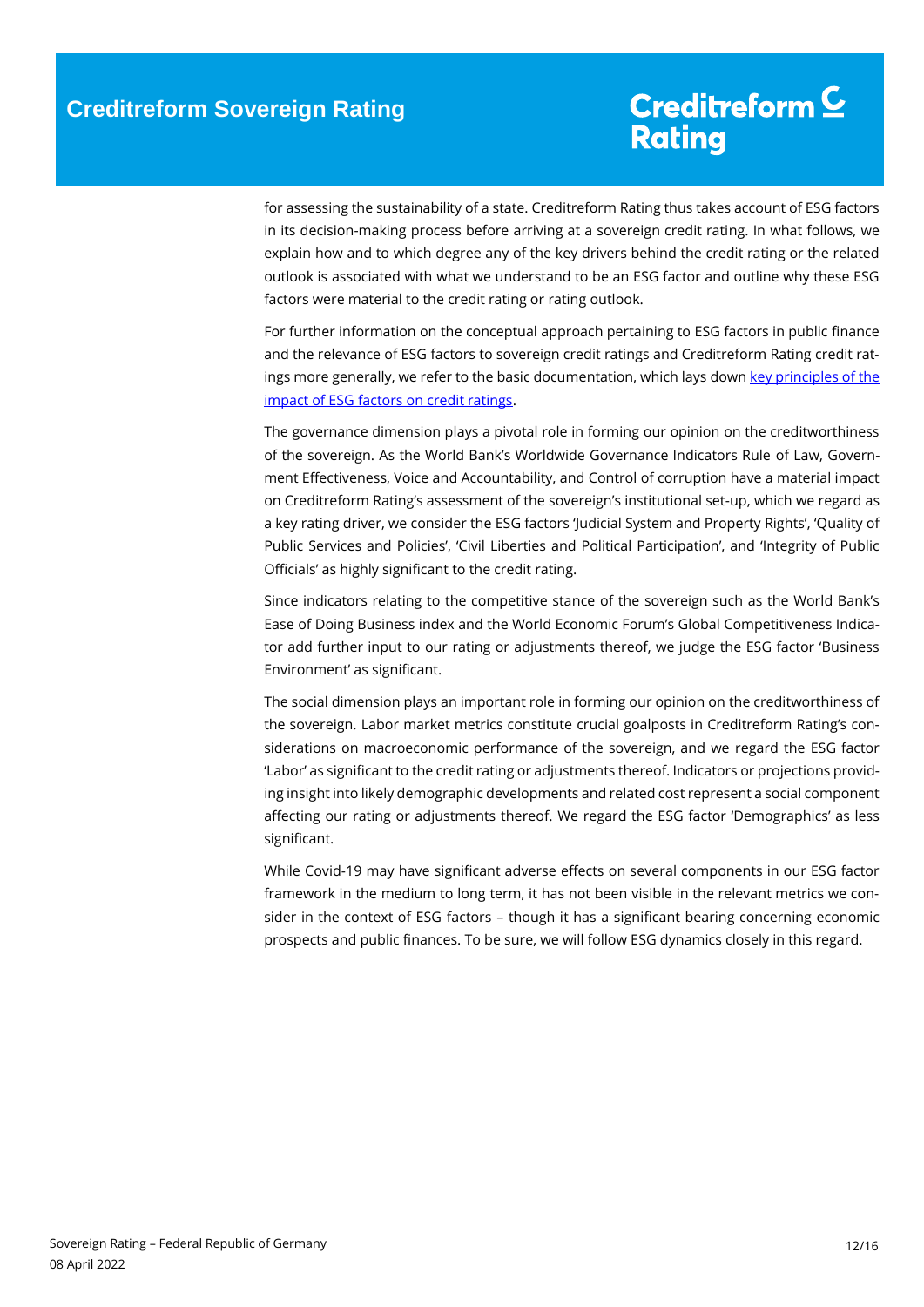## Creditreform<sup>C</sup> **Rating**

### <span id="page-12-0"></span>**Economic Data**

| [in %, otherwise noted]                            | 2016   | 2017   | 2018   | 2019   | 2020   | 2021e  | 2022e  |
|----------------------------------------------------|--------|--------|--------|--------|--------|--------|--------|
| <b>Macroeconomic Performance</b>                   |        |        |        |        |        |        |        |
| Real GDP growth                                    | 2.2    | 2.7    | 1.1    | 1.1    | $-4.6$ | 2.9    | 2.0    |
| GDP per capita (PPP, USD)                          | 50,575 | 53,374 | 55,077 | 56,523 | 54,551 | 58,150 | 62,404 |
| Credit to the private sector/GDP                   | 82.0   | 81.8   | 82.8   | 84.3   | 90.7   | 89.9   | n/a    |
| Unemployment rate                                  | 3.9    | 3.6    | 3.2    | 3.0    | 3.7    | n/a    | n/a    |
| Unit labor costs (index 2019=100)                  | 100.0  | 99.8   | 101.0  | 102.2  | 104.9  | n/a    | n/a    |
| Life expectancy at birth (years)                   | 81.0   | 81.1   | 81.0   | 81.3   | 81.1   | n/a    | n/a    |
| <b>Institutional Structure</b>                     |        |        |        |        |        |        |        |
| WGI Rule of Law (score)                            | 1.6    | 1.6    | 1.6    | 1.6    | 1.6    | n/a    | n/a    |
| WGI Control of Corruption (score)                  | 1.8    | 1.8    | 1.9    | 1.9    | 1.9    | n/a    | n/a    |
| WGI Voice and Accountability (score)               | 1.4    | 1.4    | 1.4    | 1.4    | 1.4    | n/a    | n/a    |
| WGI Government Effectiveness (score)               | 1.7    | 1.7    | 1.6    | 1.5    | 1.4    | n/a    | n/a    |
| HICP inflation rate, y-o-y change                  | 0.4    | 1.7    | 1.9    | 1.4    | 0.4    | 3.2    | 5.2    |
| GHG emissions (tons of CO2 equivalent p.c.)        | 11.4   | 11.1   | 10.7   | 10.1   | n/a    | n/a    | n/a    |
| Default history (years since default)              | n/a    | n/a    | n/a    | n/a    | n/a    | n/a    | n/a    |
| <b>Fiscal Sustainability</b>                       |        |        |        |        |        |        |        |
| Fiscal balance/GDP                                 | 1.2    | 1.3    | 1.9    | 1.5    | $-4.3$ | $-3.7$ | $-2.7$ |
| General government gross debt/GDP                  | 69.0   | 64.7   | 61.3   | 58.9   | 68.7   | 69.3   | 68.8   |
| Interest/revenue                                   | 2.6    | 2.3    | 2.0    | 1.7    | 1.3    | n/a    | n/a    |
| Debt/revenue                                       | 151.6  | 142.1  | 132.5  | 126.8  | 147.7  | n/a    | n/a    |
| Total residual maturity of debt securities (years) | 5.8    | 6.0    | 6.2    | 6.5    | 6.7    | 7.1    | n/a    |
| <b>Foreign exposure</b>                            |        |        |        |        |        |        |        |
| Current account balance/GDP                        | 8.5    | 7.8    | 7.8    | 7.4    | 7.0    | 7.4    | n/a    |
| International reserves/imports                     | 0.2    | 0.2    | 0.2    | 0.2    | 0.2    | n/a    | n/a    |
| NIIP/GDP                                           | 39.2   | 44.2   | 55.1   | 61.7   | 65.0   | n/a    | n/a    |
| External debt/GDP                                  | 152.2  | 146.2  | 144.7  | 143.7  | 163.3  | n/a    | n/a    |

Sources: IMF, World Bank, Eurostat, AMECO, ECB, Destatis, own estimates

### <span id="page-12-1"></span>**Appendix**

### **Rating History**

| <b>Event</b>          | <b>Publication Date</b> | <b>Rating /Outlook</b> |
|-----------------------|-------------------------|------------------------|
| <b>Initial Rating</b> | 29.07.2016              | AAA/ stable            |
| Monitoring            | 30.06.2017              | AAA/ stable            |
| Monitoring            | 27.04.2018              | AAA/ stable            |
| Monitoring            | 26.04.2019              | AAA/ stable            |
| Monitoring            | 24.04.2020              | AAA/ stable            |
| Monitoring            | 16.04.2021              | AAA/ stable            |
| Monitoring            | 08.04.2022              | AAA /stable            |

### **Regulatory Requirements**

In 2011 Creditreform Rating AG (CRAG) was registered within the European Union according to EU Regulation 1060/2009 (CRA-Regulation). Based on the registration Creditreform Rating AG is allowed to issue credit ratings within the EU and is bound to comply with the provisions of the CRA-Regulation. The rating was not endorsed by Creditreform Rating AG from a third country as defined in Article 4 (3) of the CRA-Regulation.

This sovereign rating is an unsolicited credit rating. Neither the rated sovereign nor a related third party participated in the credit rating process. Creditreform Rating AG had no access to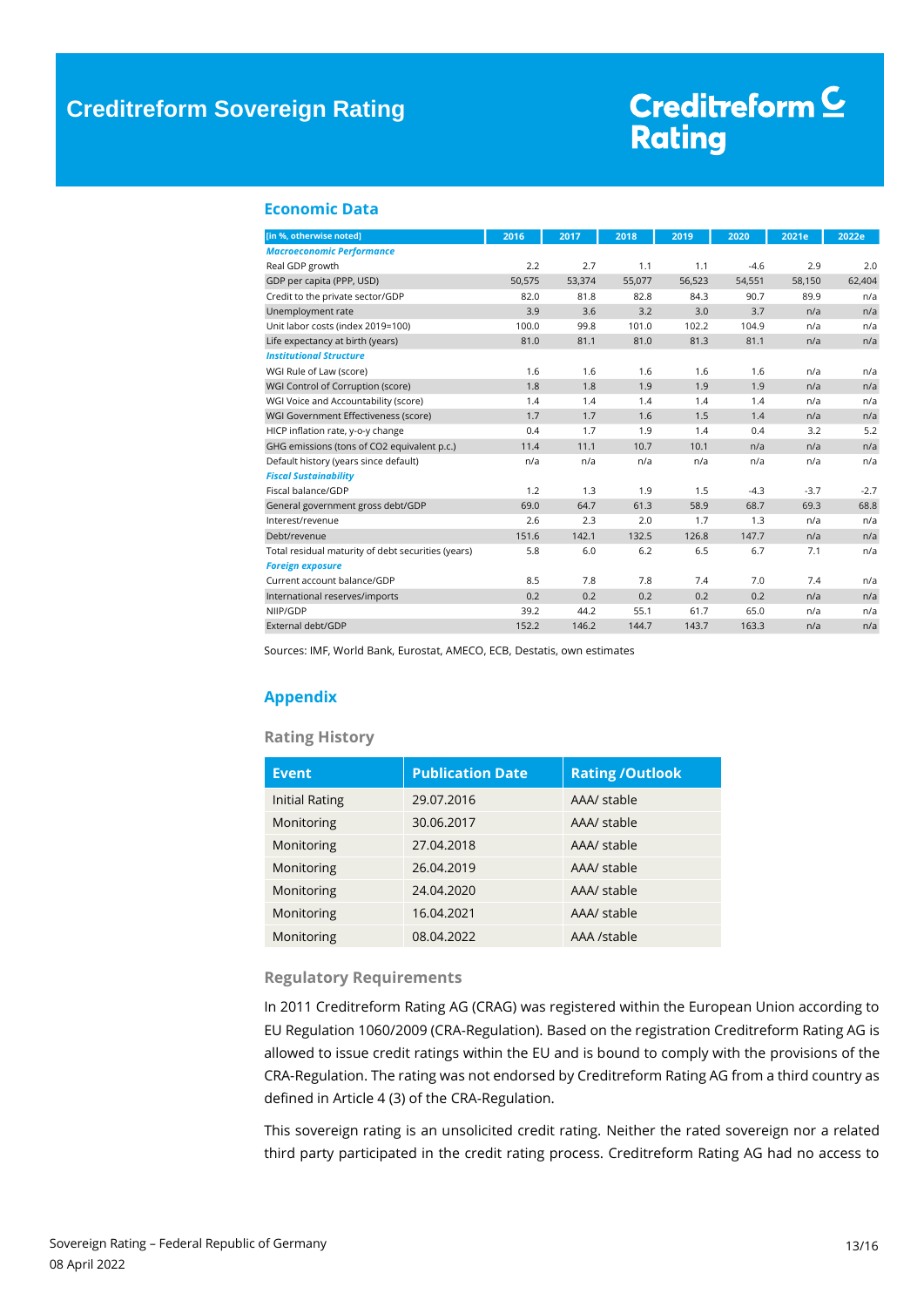the accounts, representatives or other relevant internal documents for the rated entity or a related third party. Between the disclosure of the credit rating to the rated entity and the public disclosure no amendments were made to the credit rating.

| Unsolicited Credit Rating                              |    |
|--------------------------------------------------------|----|
| With Rated Entity or Related Third Party Participation | NΟ |
| With Access to Internal Documents                      | NΟ |
| With Access to Management                              | NΟ |

The rating was conducted on the basis of CRAG's ["Sovereign Ratings" methodology](https://www.creditreform-rating.de/en/about-us/regulatory-requirements.html?file=files/content/downloads/Externes%20Rating/Regulatorische%20Anforderungen/EN/Ratingmethodiken%20EN/Rating%20Methodology%20Sovereign%20Ratings.pdf) (v1.2, July 2016) in conjunction with its basic document ["Rating Criteria and Definitions"](https://www.creditreform-rating.de/en/about-us/regulatory-requirements.html?file=files/content/downloads/Externes%20Rating/Regulatorische%20Anforderungen/EN/Ratingmethodiken%20EN/CRAG%20Rating%20Criteria%20and%20Definitions.pdf) (v1.3, January 2018). CRAG ensures that methodologies, models and key rating assumptions for determining sovereign credit ratings are properly maintained, up-to-date, and subject to a comprehensive review on a periodic basis. A complete description of CRAG´s rating methodologies and basic document "Rating Criteria and Definitions" is published on our [website.](https://www.creditreform-rating.de/en/about-us/regulatory-requirements.html)

To prepare this credit rating, CRAG has used the following substantially material sources: International Monetary Fund, World Bank, Organization for Economic Co-operation and Development, Eurostat, European Commission, European Banking Authority, European Central Bank, World Economic Forum, European Investment Bank, Blavatnik School of Government, ECDC, Destatis, Deutsche Bundesbank, Bundesministerium der Finanzen, Bundesagentur für Arbeit, Bundesanstalt für Finanzdienstleistungsaufsicht, Bundesministerium für Arbeit und Soziales.

A Rating Committee was called consisting of highly qualified analysts of CRAG. The quality and extent of information available on the rated entity was considered satisfactory. The analysts and committee members declared that the rules of the Code of Conduct were complied with. No conflicts of interest were identified during the rating process that might influence the analyses and judgements of the rating analysts involved or any other natural person whose services are placed at the disposal or under the control of Creditreform Rating AG and who are directly involved in credit rating activities or approving credit ratings and rating outlooks. The analysts presented the results of the quantitative and qualitative analyses and provided the Committee with a recommendation for the rating decision. After the discussion of the relevant quantitative and qualitative risk factors, the Rating Committee arrived at a unanimous rating decision. The weighting of all risk factors is described in CRAG's "Sovereign Ratings" methodology. The main arguments that were raised in the discussion are summarized in the "Reasons for the Rating Decision".

As regards the rating outlook, the time horizon is provided during which a change in the credit rating is expected. This information is available within the credit rating report. There are no other attributes and limitations of the credit rating or rating outlook other than displayed on the CRAG website. In case of providing ancillary services to the rated entity, CRAG will disclose all ancillary services in the credit rating report.

The date at which the credit rating was released for distribution for the first time and when it was last updated including any rating outlooks is indicated clearly and prominently in the rating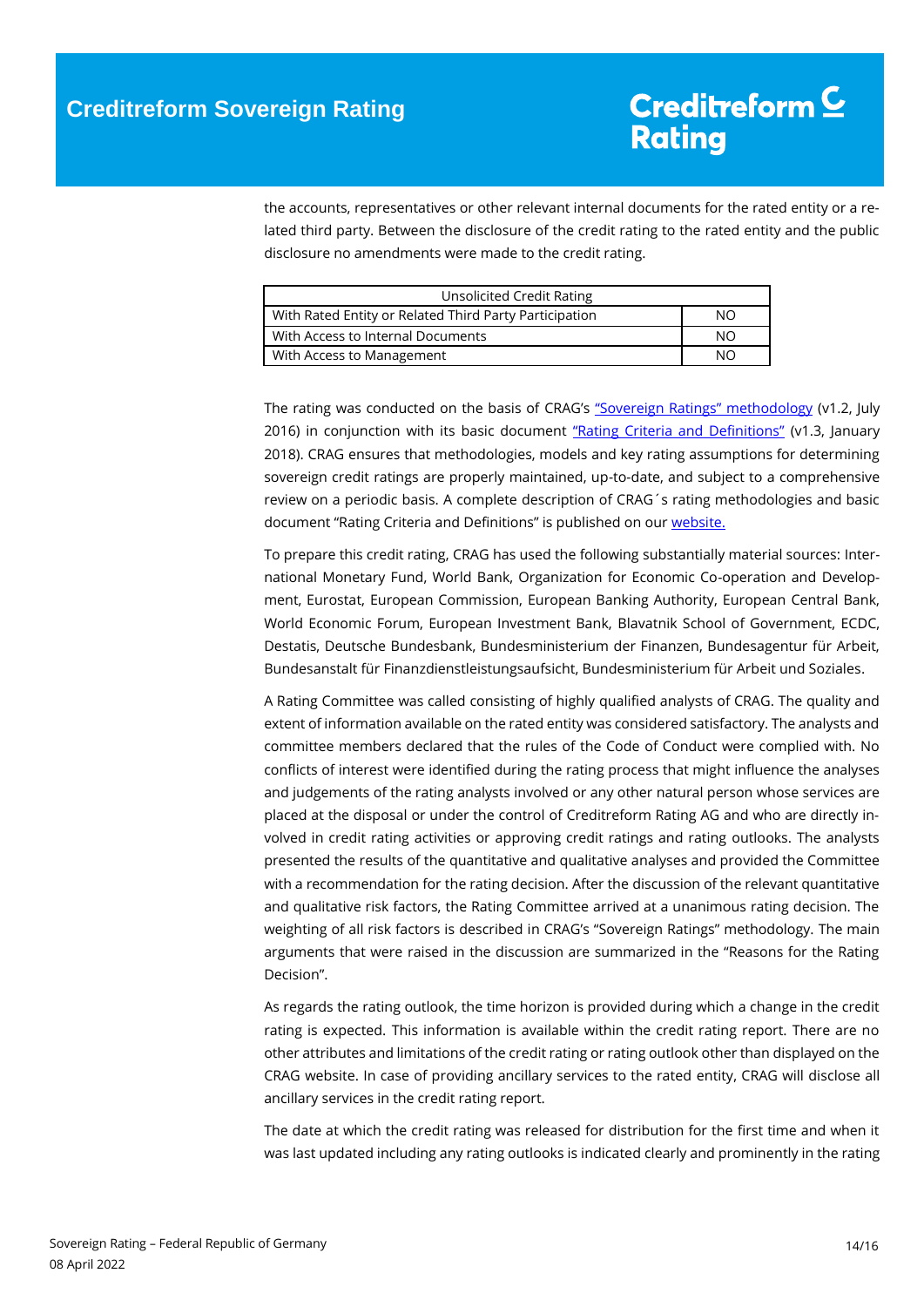report; the first release is indicated as "initial rating"; other updates are indicated as an "update", "upgrade or downgrade", "not rated", "affirmed", "selective default" or "default".

In accordance with Article 11 (2) EU-Regulation (EC) No 1060/2009 registered or certified credit rating agency shall make available in a central repository established by ESMA information on its historical performance data, including the ratings transition frequency, and information about credit ratings issued in the past and on their changes. Requested data are available on the ESMA website[: https://cerep.esma.europa.eu/cerep-web/statistics/defaults.xhtml.](https://cerep.esma.europa.eu/cerep-web/statistics/defaults.xhtml)

An explanatory statement of the meaning of each rating category and the definition of default are available in the credit rating methodologies disclosed on the website.

#### **Disclaimer**

Any rating issued by Creditreform Rating AG is subject to the Creditreform Rating AG Code of Conduct which has been published on the web pages of Creditreform Rating AG. In this Code of Conduct, Creditreform Rating AG commits itself – systematically and with due diligence – to establish its independent and objective opinion as to the sustainability, risks and opportunities concerning the entity or the issue under review.

When assessing the creditworthiness of sovereign issuers, Creditreform Rating AG relies on publicly available data and information from international data sources, governments and national statistics. Creditreform Rating AG assumes no responsibility for the true and fair representation of the original information.

Future events are uncertain, and forecasts are necessarily based on assessments and assumptions. Hence, this rating is no statement of fact but an opinion. Neither should these ratings be construed as recommendations for investors, buyers or sellers. They should only be used by market participants (entrepreneurs, bankers, investors etc.) as one factor among others when arriving at investment decisions. Ratings are not meant to be used as substitutes for one's own research, inquiries and assessments. Thus, no express or implied warranty as to the accuracy, timeliness or completeness for any purpose of any such rating, opinion or information is given by Creditreform Rating AG in any form or manner whatsoever. Furthermore, Creditreform Rating AG cannot be held liable for the consequences of decisions made on the basis of any of their ratings.

This report is protected by copyright. Any commercial use is prohibited without prior written permission from Creditreform Rating AG. Only the full report may be published in order to prevent distortion of the report's overall assessment. Excerpts may only be used with the express consent of Creditreform Rating AG. Publication of the report without the consent of Creditreform Rating AG is prohibited. Only ratings published on the Creditreform Rating AG web pages remain valid.

Creditreform Rating AG